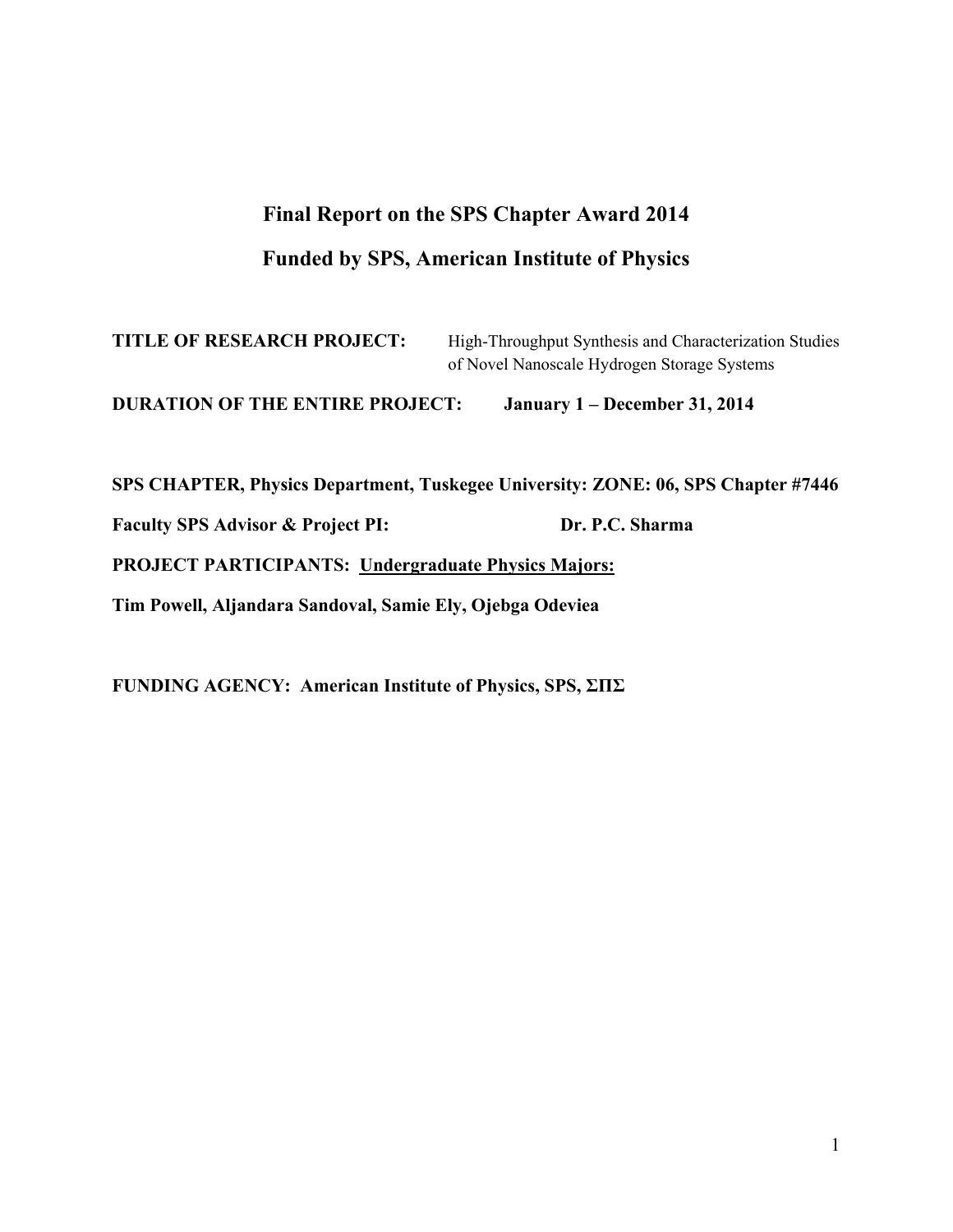#### **ABSTRACT**

The objective of this SPS-SPS Undergraduate Proposal is to investigate high throughput synthesis and characterization of novel nanoscale hydrogen storage systems for stationary and mobile applications. In this propose work, the synthesis procedures will be optimized by combintorial methods of tailoring the composition, and catalyst doping concentrations.

## **PROJECT OBJECTIVES**

Hydrogen can be stored in many ways such as (i) gas in high pressure cylinders, (ii) liquid at cryogenic temperatures, and (iii) interstitials atoms or molecular hydrogen species in solid state material hydrides. The long term stability and safety of storing hydrogen in solid state materials such as complex metal hydrides nanocomposites, has undoubtedly surpassed the other two options mentioned above. The research goals of the proposed investigation are to synthesize and characterize the pristine and nanomaterials doped complex hydride, Li-nMg-B-N-H employing high energy mechanical milling. The nanomaterials doping and compositional modifications on the bulk structure of these hydrides demand for high throughput synthesis procedures.

#### **AWARD ACTIVITY**

Hydrogen storage in solid state materials offers a long term solution for the sustainable and alternate fuel usage. Complex chemical hydrides (e.g. sodium or lithium alanates, borohydrides, mixed complex/metal hydrides) [1-3] have demonstrated with higher theoretical storage capacity at temperatures  $>350^{\circ}$ C. To reduce the thermal decomposition temperature of these complex hydrides, a destabilization strategy was adopted using metal hydrides. Based on the literature survey, we have successfully formulated the hydrogen sorption characteristics of complex hydrides (LiBH<sub>4</sub>/2LiNH<sub>2</sub>) using nanocrystalline MgH<sub>2</sub> and synthesized via a high energy planetary milling process [4,5]. Thus obtained NC MgH2 assisted ternary hydride Li-B-N-H demonstrated reversible hydrogen storage capacity of  $\sim$ 5.2 wt.% at 175 °C as shown in pressurecomposition isotherms (PCI) Figure 1. Whereas for the case of LiBNH ternary hydride without MgH<sub>2</sub>, showed a irreversible H<sub>2</sub> storage capacity of 4wt.% at 250 °C and for the case of commercial MgH<sub>2</sub> ad-mixed LiBNH, showed reversible capacity of only 3wt% at 175 °C.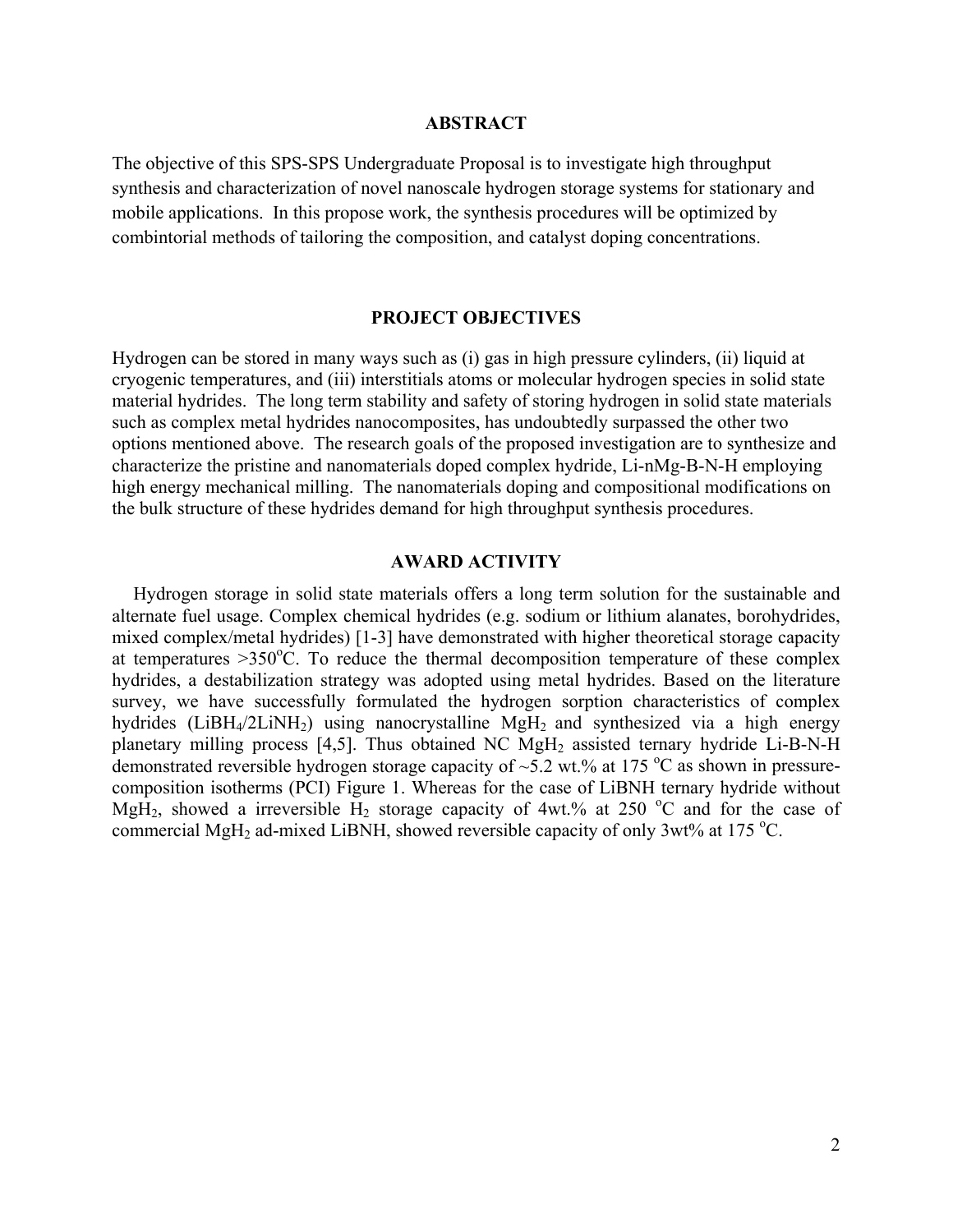

**FIGURE 1.** PCI of  $2LiNH_2+LiBH_4$  with (a) No MgH<sub>2</sub> (b) Commercial MgH<sub>2</sub> and (c) nano  $MgH<sub>2</sub>$ 

The higher reversible hydrogen capacity of  $\sim$ 5.2wt.% at temperature of 175°C, as demonstrated in Figure 1, was obviously due to the crystallite size of both quaternary hydride (LiBNH) and magnesium hydride (MgH2) and their optimum size difference. For example, the sample of  $2LiNH<sub>2</sub>+LiBH<sub>4</sub>+nanoMgH<sub>2</sub>$  after synthesis, demonstrated with crystallite size difference of ~18.8 nm (LiBNH ~28nm and nMgH<sub>2</sub> ~9.2nm) as shown in Figure 2 below. On the other hand, the commercial magnesium/complex hydride (LicMgBNH) mixture synthesized via all-in-one method showed the size difference of  $\sim$ 3.3 nm (ie LiBNH  $\sim$ 40 nm and cMgH<sub>2</sub>  $\sim$ 36.7nm) and showed capacity of only 3wt%.



**FIGURE 2.** Crystallite size difference of complex hydride and metal hydride for hydrogen storage

The hydrogen release from the  $2LiNH<sub>2</sub>+LiBH<sub>4</sub>+nMgH<sub>2</sub>$  complex hydrides occur at two different temperatures such as 150 and 300 °C. Though the first step hydrogen release kinetics not much affected, the doping of nanocatalysts  $(\sim 2 \text{ mol})$  such as nanoMn and nanoNi enhances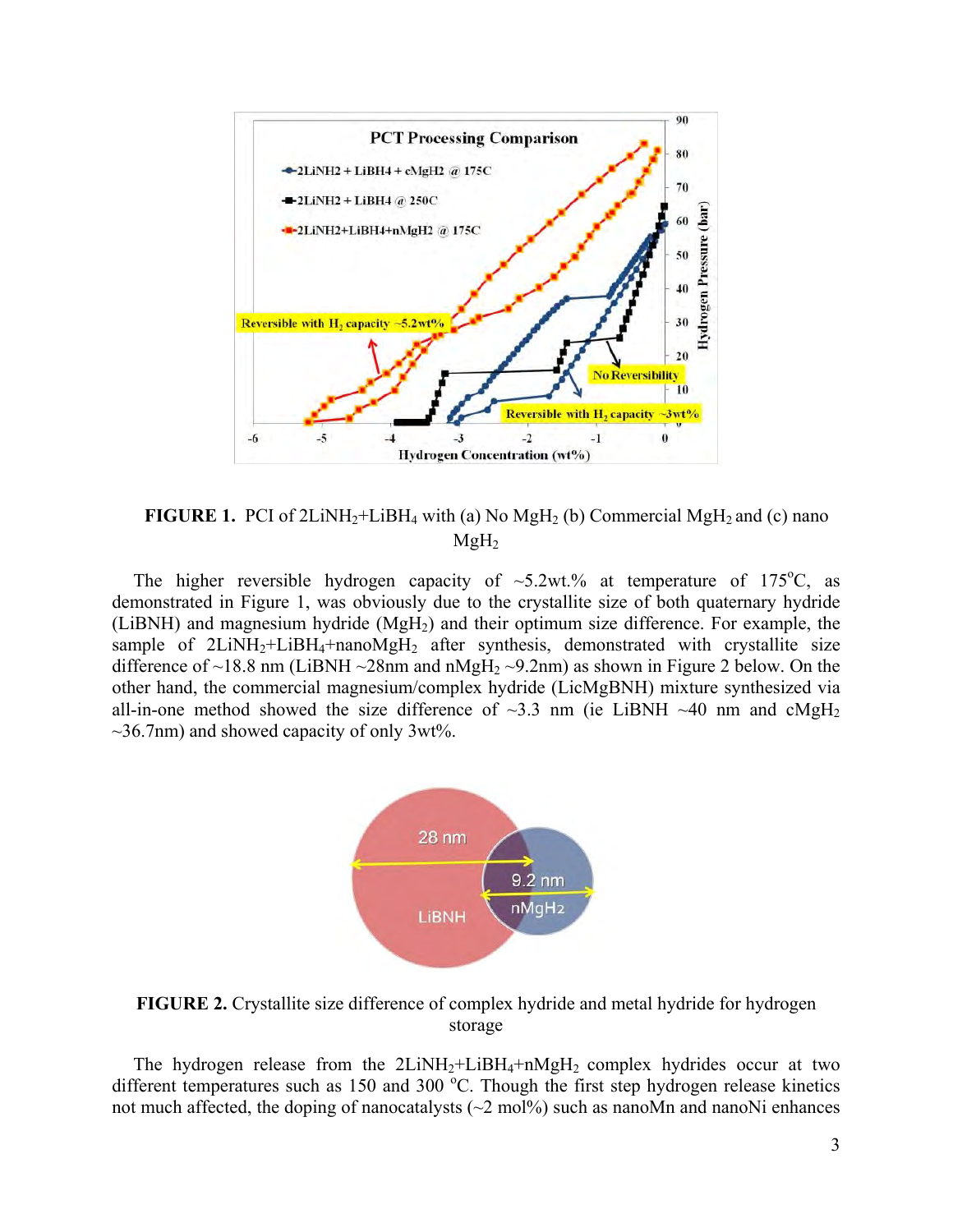the reaction rate at lower temperatures ( $230-270$  °C) as demonstrated in Figure 3. The presence of 3d transition metal of Mn and Ni in nanostructure forms (1-3 nm) thus dissociates the hydrogen molecule in to H-atom and facilitate catalytic enhancement of hydrogen absorption and desorption at moderate temperatures.



**FIGURE 3.** H<sub>2</sub> release kinetics and TPD profiles of  $2LiNH<sub>2</sub>+LiBH<sub>4</sub>+nMgH<sub>2</sub>$  with (a) No catalyst (b) nano Mn and (c) nano Ni [6]

#### **NF & NS FOR H2 STORAGE**

Polymer nanostructrues such as polyaniline (PANI) nanofibers and nanospheres have recently explored for hydrogen storage. Polyaniline in its bulk form, has shown with hydrogen storage capacity of ~0.5 wt.%. However, polyaniline nanostructures prepared by both chemical and electrospinning routes, have resulted in reversible hydrogen storage characteristics in terms of both physisorption and chemisorption processes. Figure 4 represents the SEM morphology of the polyaniline nanostructures before and after hydrogen sorption. A ballooning or bulging effect, fibrous expansion and micro-cracks propagation due to  $H_2$  interaction are visible from Figure 4. Table 1 summarizes the results of hydrogen storage characteristics of PANI in its bulk and nanostructure forms. PANI nanostructure forms exhibits higher capacity of 2-8 wt% with reversibility at  $T < 150$  °C.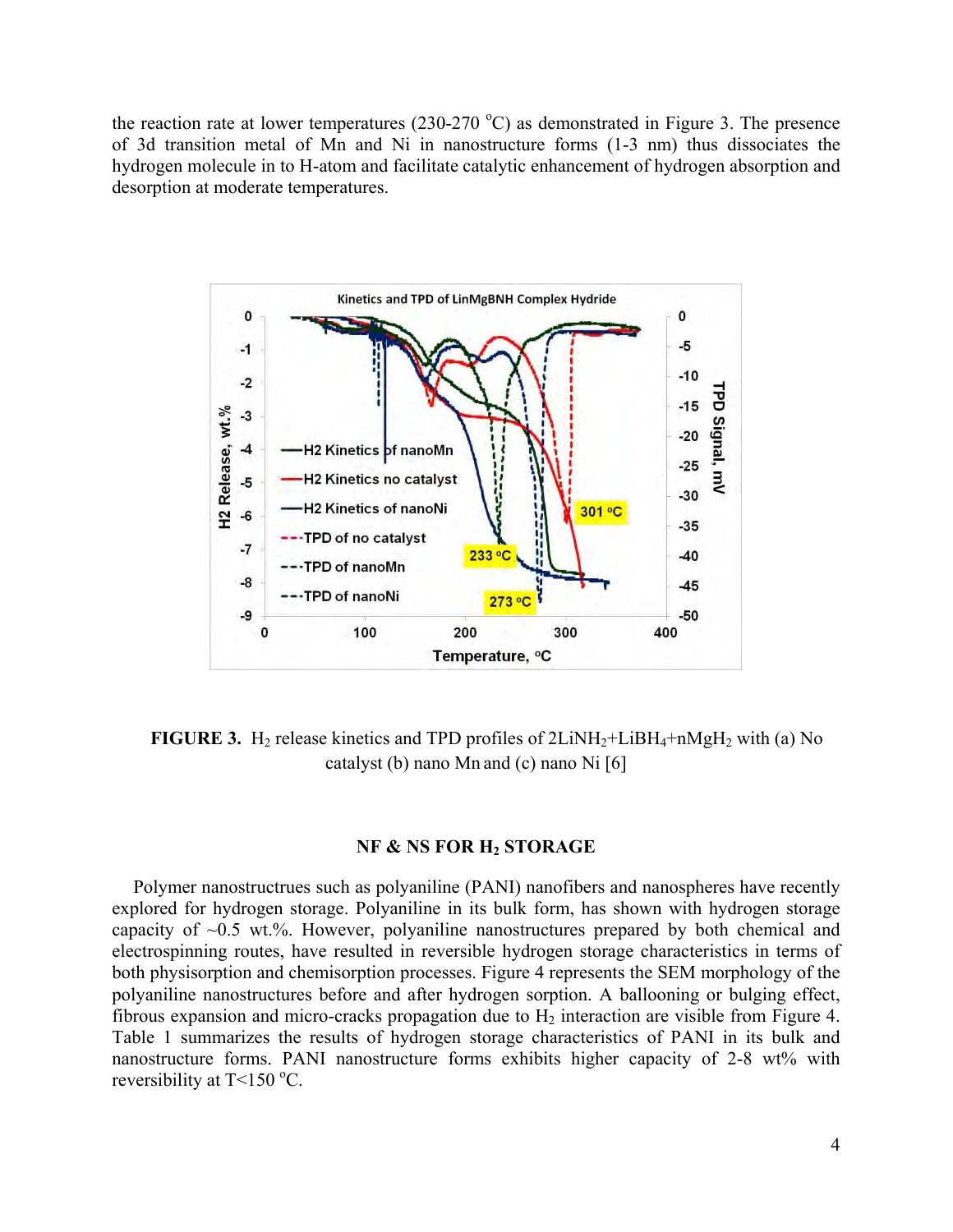| <b>Material</b>  |             | H <sub>2</sub> Capacity Temperatur |
|------------------|-------------|------------------------------------|
|                  |             | е                                  |
| <b>Bulk PANI</b> | $0.4wt\%$   | $125^{\circ}$ C                    |
| <b>PANI-NS</b>   | $2 - 4wt\%$ | $30^{\circ}$ C                     |
| <b>PANI-NF</b>   | $3-9wt\%$   | $30-100^{\circ}$ C                 |

**TABLE 1.** H<sub>2</sub> storage characteristics of Polyaniline [7]



**FIGURE 4.** SEM morphology of (a) Bulk, (b) NF and (c) NS Polyaniline Materials

# **SYNERGISTIC EFFECTS OF NP & NT**

This section introduces the concept of two different nanostructures, for example nanotubes and nanoparticles have exhibited superior performance on the hydrogen uptake and release characteristics when compared to their individual counterpart. We have chosen  $Nb<sub>2</sub>O<sub>5</sub>$ nanoparticles and multiwall carbon nanotubes (MWCNT) for doping the host complex hydride  $2LiNH<sub>2</sub>/LiBH<sub>4</sub>/nMgH<sub>2</sub>$ . The concentrations of both  $Nb<sub>2</sub>O<sub>5</sub>$  and MWCNT have been optimized for greater hydrogenation and dehydrogenation characteristics at lower temperature. From the thermal programmed desorption (TPD) profiles shown in Figure 5, it is unambiguously seen that the  $Nb<sub>2</sub>O<sub>5</sub>$  of  $2wt%$  and MWCNT of 10wt% doped on the Li-nMg-B-N-H host hydride excelled in terms of thermal decomposition of hydrogen both at low  $(\leq 200$  °C) and high temperatures  $(\leq 350 \degree C)$  regimes.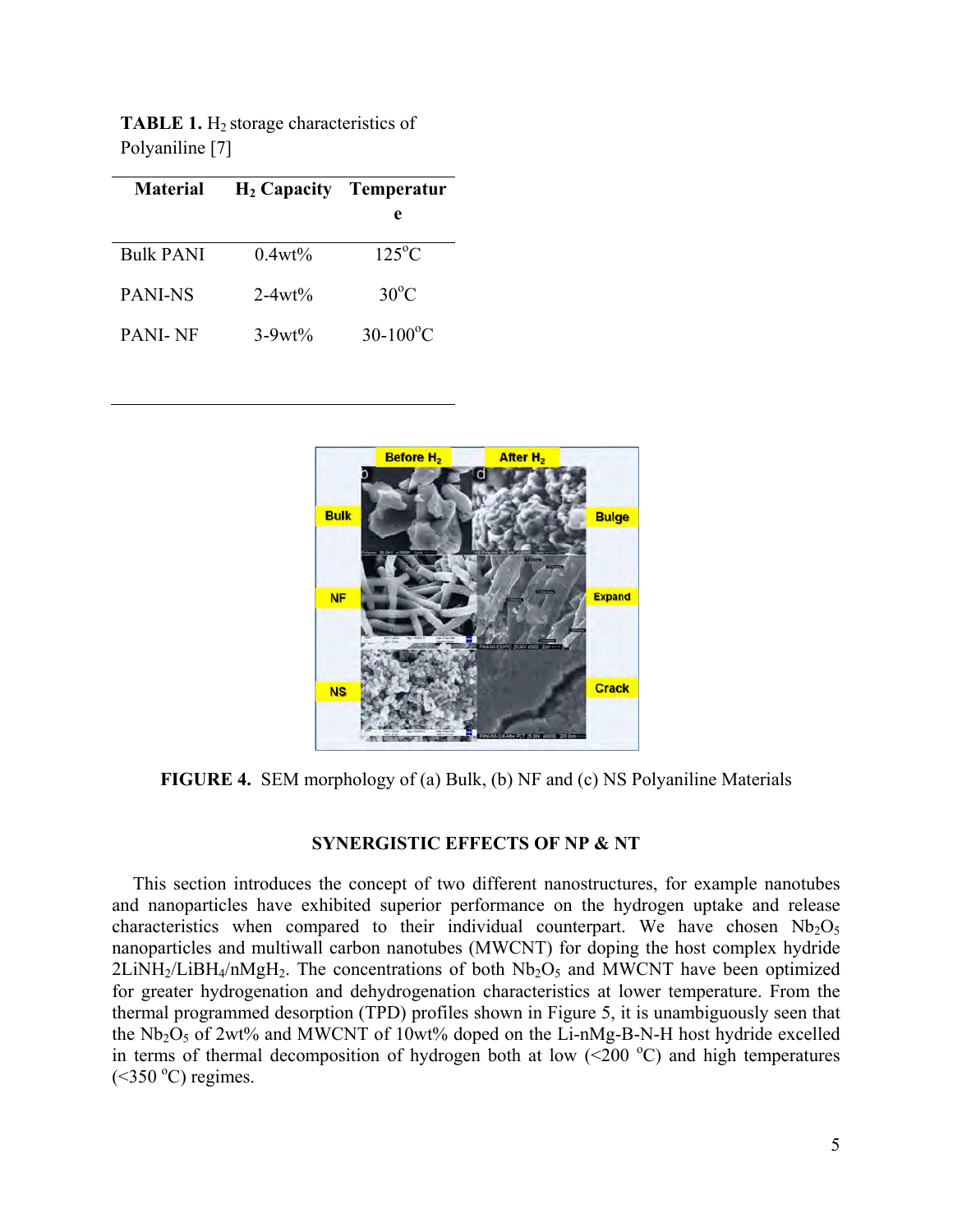

**FIGURE 5.** TPD signal of Nb<sub>2</sub>O<sub>5</sub> and MWCNT doped complex hydrides (Li-nMg-B-N-H)

Figure 6 represents the schematic diagram of the interaction of  $H_2$  molecule on the surface of nanoparticle to dissociate in to H atoms and further transported via nanotubes for the effective hydrogen absorption by the host complex hydride.



**FIGURE 6.** Schematics of H<sub>2</sub> dissociation and atomic hydrogen transport via NP and NT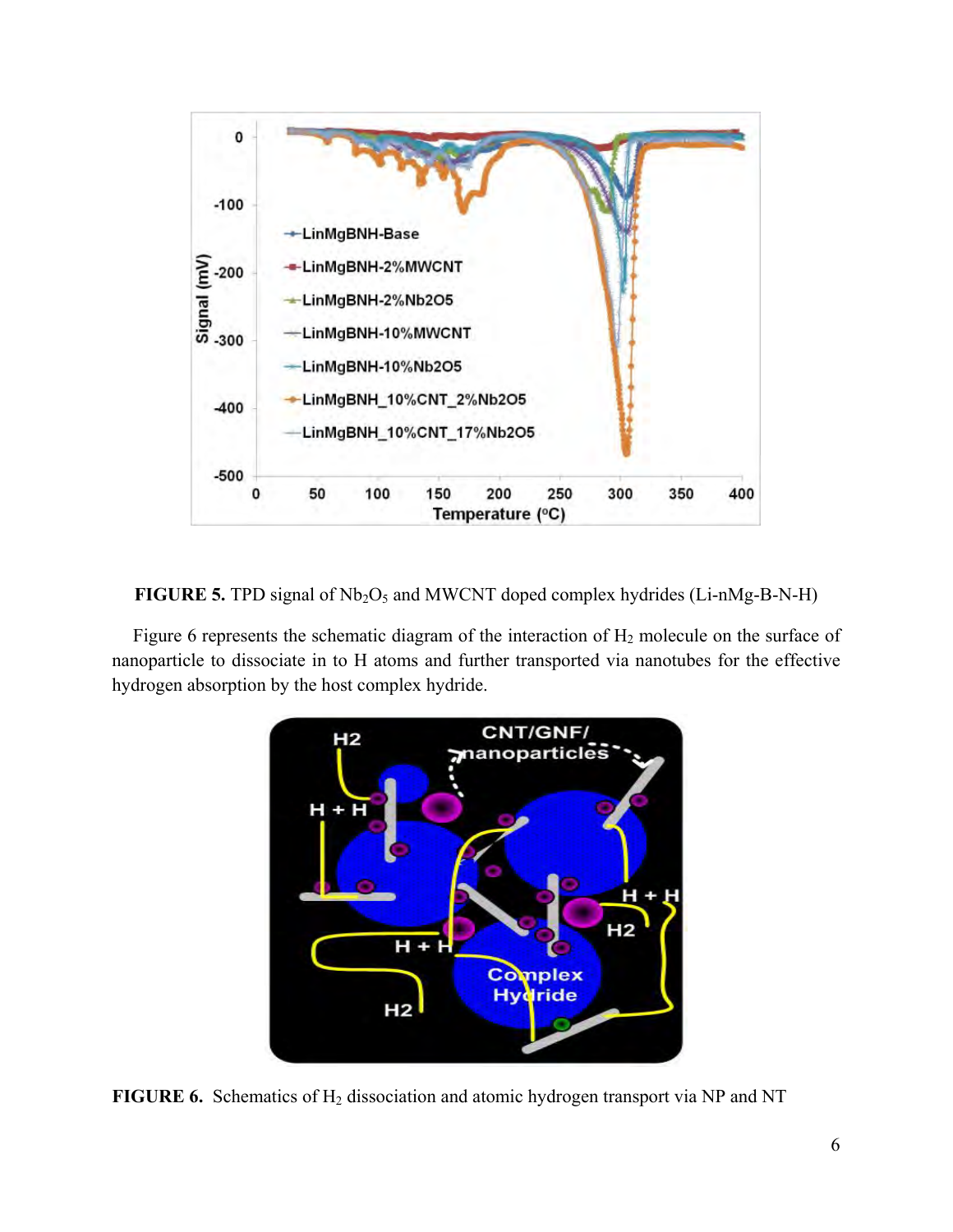#### **RESULTS AND DISCUSSIONS**

In conclusion, nanomaterials by their unique size and shape have demonstrated excellent properties and behavior for versatile applications in clean energy, environment and health science. Some of the potential uses and applications of nanostructured materials for hydrogen production and storage, solar assisted photocatalysis are discussed in this paper. Nanoparticles of ruthenium oxide  $(RuO<sub>2</sub>)$  coated on the silicon electrodes or sandwiched with  $CoS<sub>2</sub>$  nanoparticles have proved to be an effective electrocatalysts that can work under low bias voltage for the splitting of water of  $H_2S$  to hydrogen and oxygen (sulfur or sulfuric acid). For the hydrogen storage in solid state complex hydrides, the role of nanocrystalline  $MgH<sub>2</sub>$ , and nanocatalysts such as Mn, Ni etc. are phenomenal to improve both the thermodynamics and kinetics of hydrogen sorption reactions. Moreover, the advantage of having both  $Nb<sub>2</sub>O<sub>5</sub>$  nanoparticles and multi wall carbon nanotubes (MWCNT) on the high reversible hydrogen storage have established via the synergistic mechanism of  $H_2$  dissociation and the effective hydrogen atom transport. We have developed earth benign nanoparticles of  $TiO<sub>2</sub>$ ,  $InVO<sub>4</sub>$  and  $ZnFe<sub>2</sub>O<sub>4</sub>$  for the water or air detoxification applications. However, these materials either due to their high energy band gap or inappropriate band edge positions often showed poor visible light assisted photocatalytic performances. To utilize the entire solar spectrum for higher quantum efficiency, we have adopted two approaches (i) semiconductor coupling to produce nanocomposites of  $TiO<sub>2</sub>/InVO<sub>4</sub>$ ,  $TiO<sub>2</sub>/ZnFe<sub>2</sub>O<sub>4</sub>$  and (ii) anion (carbon, nitrogen) doping of TiO<sub>2</sub>. In both cases, because of the band gap tailoring and optimization, a blue or "anomalous" red shift of the absorption edge was observed. Hence, an enhancement of photo-oxidation and/or photo-reduction processes was successfully demonstrated using UV-Visible light irradiation. We will further explore and research other attractive properties and applications of nanomaterials.

### **DISSIMINATION OF RESULTS**

The following methods will be applied to inform the results of this work to the scientific community: (i) by presenting work in science related meetings and conferences and (ii) by publishing in scientific journals.

#### **REFERENCES**

- 1. P.C. Sharma and S. Srinivasan, Development of Novel Nanostructures and Nanoscale Complex Hydrides for Reversible Hydrogen Storage, *InTech Publications*, http://dx.doi.org/10.5772/50171, 25 pages, (2012).
- 2. Andrew W. Vittetoe, Michael U. Niemann, Sesha S. Srinivasan, Kimberly McGrath, Ashok Kumar, D. Yogi Goswami, Elias K. Stefanakos, Sylvia Thomas, "Destabilization of LiAlH4 by nanocrystalline MgH2" *International Journal of Hydrogen Energy*, **34,** 5 2333-2339 (2009).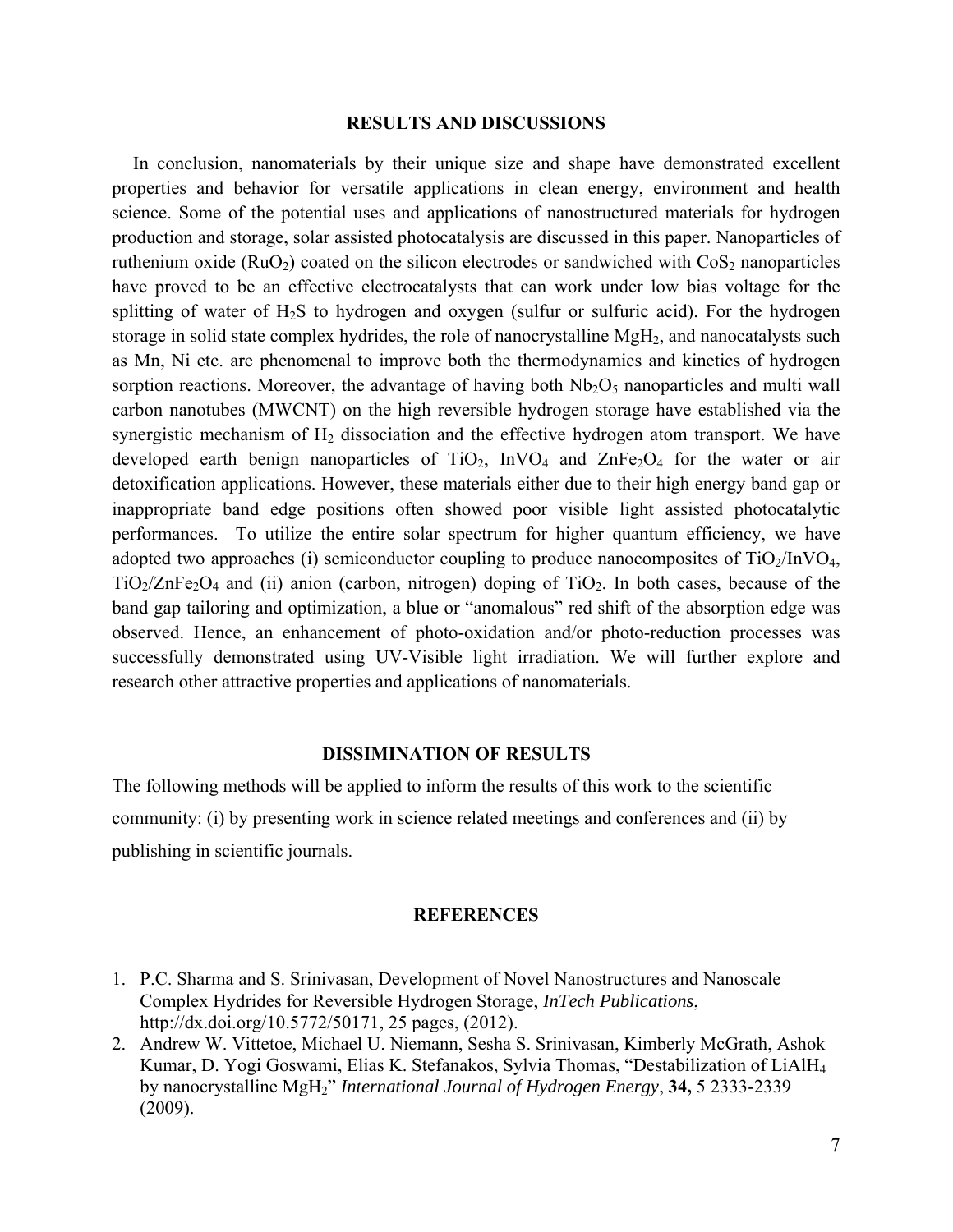- 3. P. Choudhury, S.S. Srinivasan, V. Bhethanabotla, D.Y. Goswami, K. McGrath, E.K. Stefanakos, "NanoNi doped Li-Mn-B-H system as a new hydrogen storage candidate," *Int. J. Hydrogen Energy*, **34,** 15 6325-6334 (2009).
- 4. M. Niemann, D.Y. Goswami, S. Srinivasan and E. K. Stefanakos, "Hydrogen-storing hydride complexes", U.S*. Patent # 8,153,020* (April 10, 2012).
- 5. S. Srinivasan*,* M. Niemann, D.Y. Goswami, and E. K. Stefanakos, "Method of Generating Hydrogen-storing hydride complexes", *US Patent # 8,440,100* (May 14, 2013).
- 6. S.S. Srinivasan, M.U. Niemann, J.R. Hattrick-Simpers, K. McGrath, P.C.Sharma, D.Y. Goswami, E.K. Stefanakos, Effects of nano additives on hydrogen storage behavior of the complex hydride LiBH4/LiNH2/MgH2, *Int. J. Hydrogen Energy,* **35,** 9646-9652 (2010).
- 7. A. Kumar, S.S. Srinivasan, A.R. Phani, D.Y. Goswami, E.K. "Stefanakos, Room temperature hydrogen storage in Polyaniline (PANI) nanofibers", M.U. Niemann, *J. Nanoscience and Nanotechnology,* **9,** 1-5 (2009).

# **IMPACT ASSESSMENT**

The work was discussed in the Tuskegee University Society for Physics Students and presented at different forum. The TUSSP members were influenced and motivated to involve in such research projects. It is expected that it would help increase the SPS membership in fall semester. A better assessment can only be made in next semester by analyzing the chapter's activities.

# **ACKNOWLEDGEMENTS**

The project participants, faculty mentors and SPS TU chapter advisors are grateful to the American Institute of Physics (AIP), Society for Physics Students (SPS) and Sigma Pi Sigma (ΣΠΣ), National Science Foundation (Energy Sustainability) for financial support.

# **PUBLICATIONS/CONFERENCE PRESENTATIONS**

- 1. STUDENT POSTER/ORAL COMPETITIONS AT THE 90<sup>TH</sup> ALABAMA ACADEMY OF SCIENCES (AUBURN UNIVERSITY)
	- (i) Invited Talk: Synergistic Effects of nanotubes and nanoparticles for reversible hydrogen storage, P. C. Sharma, S. Srinivasan et. al. 91<sup>st</sup> Annual Meeting of AAS, Auburn University, March 12-14, 2014.
	- (ii) Title: Synthesize and characterize the pristine and nanomaterials doped complex hydride, 91<sup>st</sup> Annual Meeting of AAS, Auburn University, March 12-14, 2014.
- 2. STUDENT POSTER/ORAL COMPETITIONS AT THE 5TH JOINT ANNUAL RESEARCH SYMPOSIUM (TUSKEGEE UNIVERSITY)
	- (i) Oral Presentation Title: The long term stability and safety of storing hydrogen in solid state materials, Tim Powell and P.C. Sharma, 5<sup>th</sup> Joint Annual Research Symposium (JARS), March 6, 2014.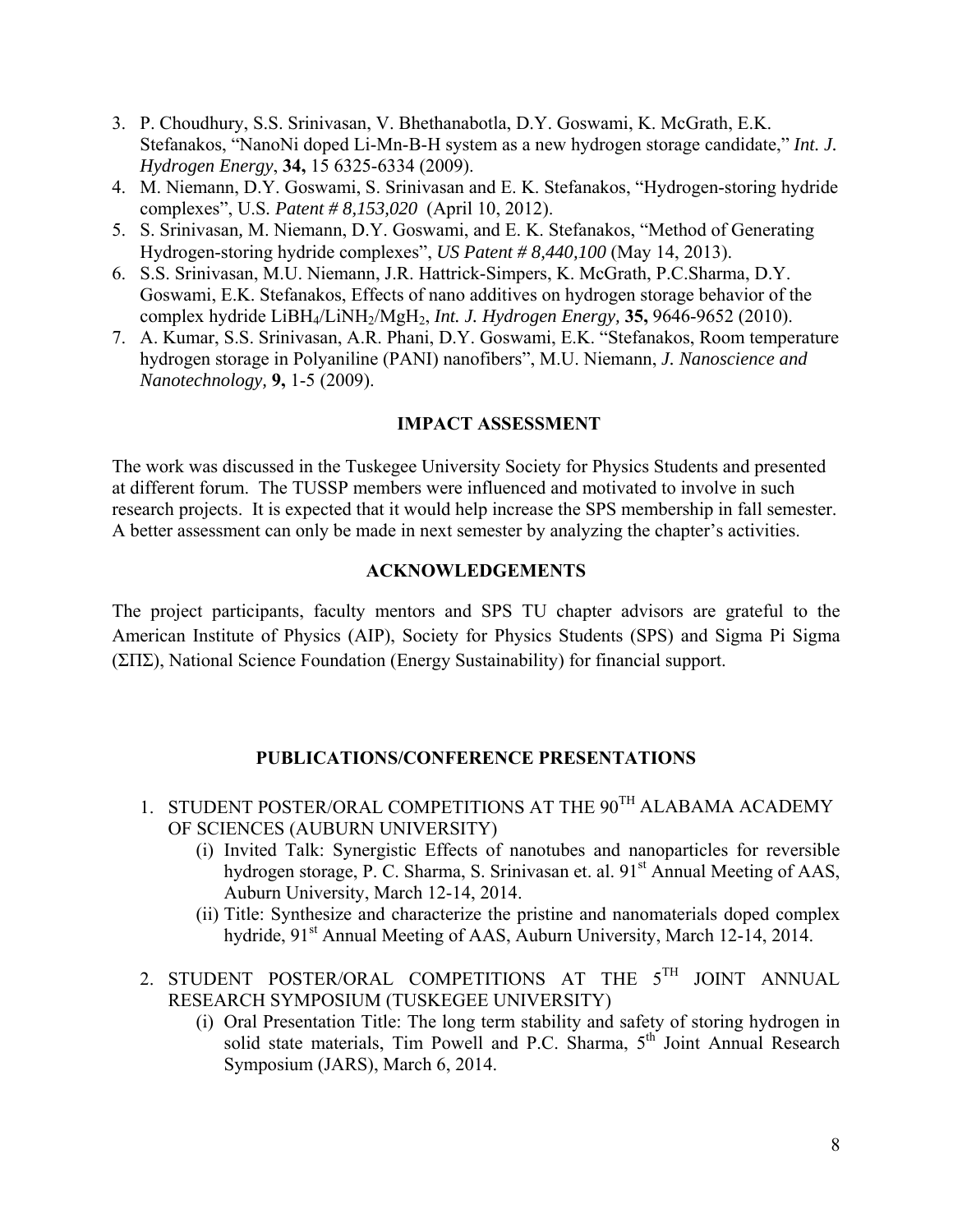

**Tuskegee University SPS Advisors: Dr.** P. C. Sharma (Left) and Dr. Akshaya Kumar (Right)



**Tuskegee University President presenting AAS Awards to Tuskegee University SPS Members**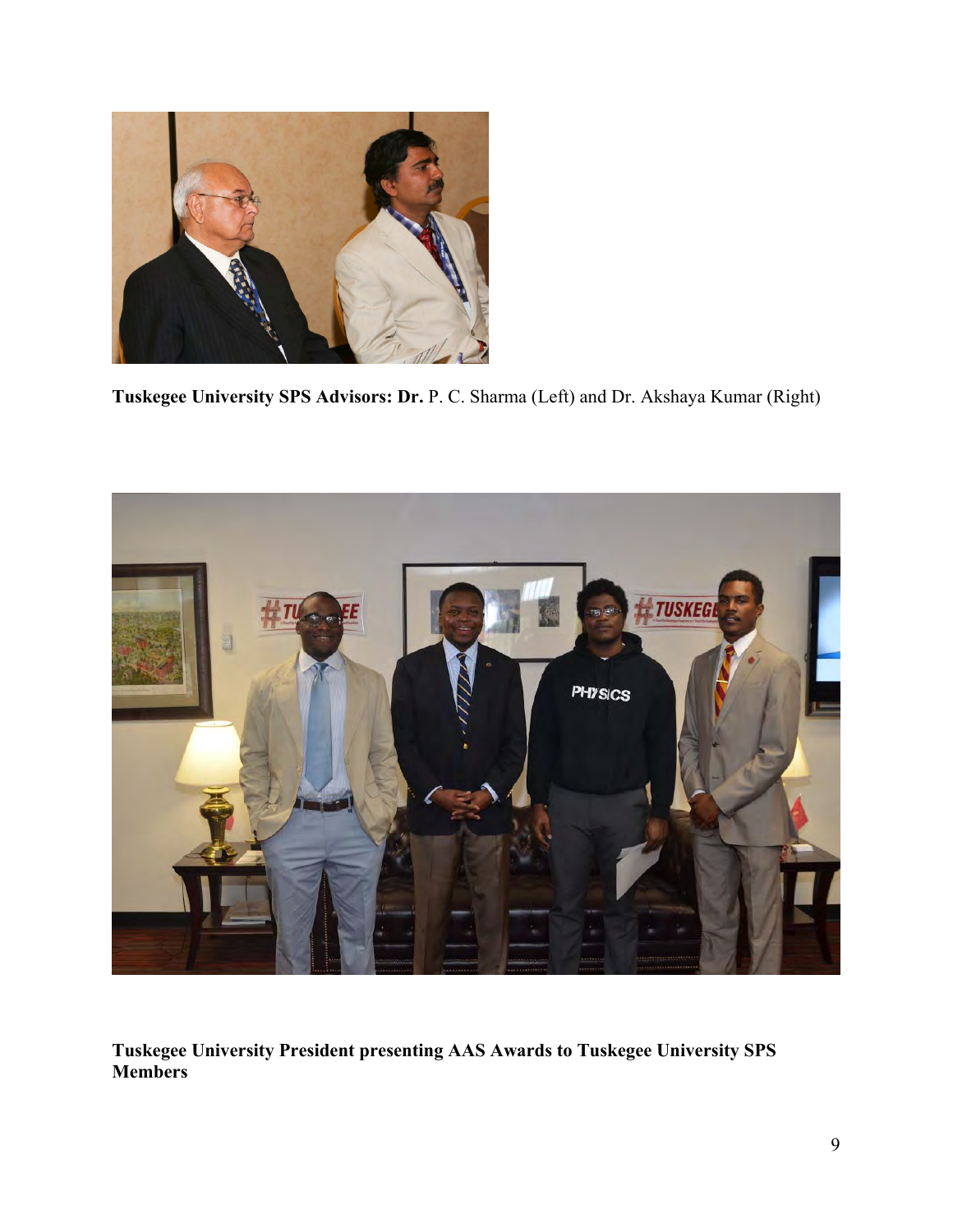

**Faculty, Tuskegee University SPS members and the President** 



**Tuskegee University SPS Students discussing physics with local school students**